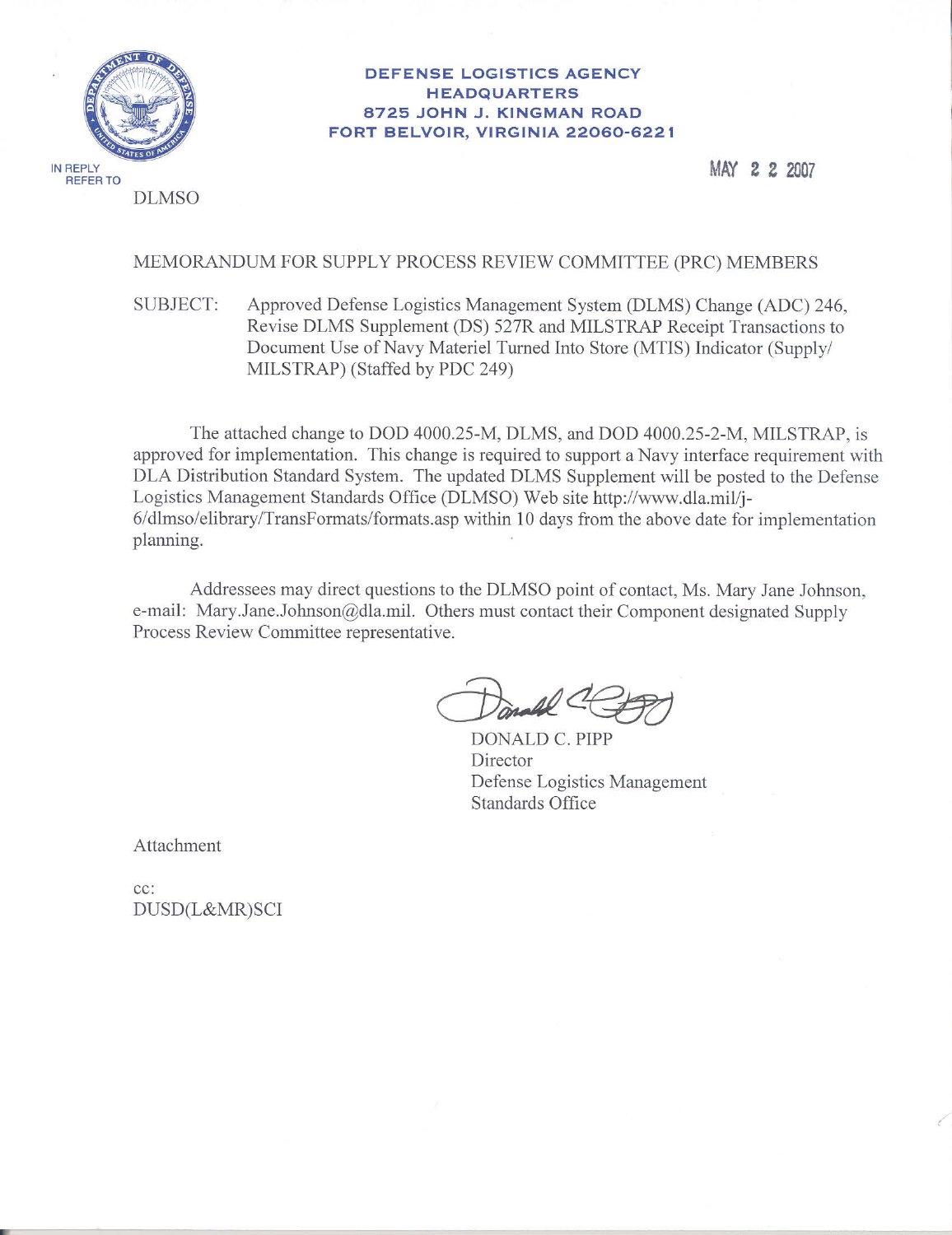# **ATTACHMENT TO ADC 246**

## **Revise DLMS Supplement (DS) 527R and MILSTRAP Receipt Transactions to Document Use of Navy Materiel Turned Into Store (MTIS) Indicator (Supply/MILSTRAP)**

#### **1. ORIGINATOR:**

- **a. Service/Agency:** DLA, HQ Defense Distribution Center J3/J4 TPP
- **b. Originator:** HQ Defense Distribution Center (J3/J4 TPP), 717-770-4472

## **2. FUNCTIONAL AREA:** Supply

### **3. REQUESTED CHANGE:**

 **a. Title:** Revise DLMS Supplement (DS) 527R and MILSTRAP Receipt Transactions to Document Use of Navy Materiel Turned Into Store (MTIS) Indicator (Supply/MILSTRAP)

 **b. Description of Change:** When sending MILSTRAP Document Identifier (DI) Code D6\_ receipt to the Navy, DAASC will send MTIS indicator in position 7 of the D6\_ to the Navy if it contains an 'S'. This change incorporates the MTIS indicator in DLMS 527R receipt.

#### **c. Procedures:**

#### **(1) Revise DS 527R Receipt as follows:**

| #              | <b>Location</b>                      | <b>DS 527R Revision</b>                                                                                                                                                                                                                                                                                                                                                                                                                                                                           | <b>Reason</b>                                                                                                                                                        | <b>Federal</b><br>IC<br><b>Impact</b>  |
|----------------|--------------------------------------|---------------------------------------------------------------------------------------------------------------------------------------------------------------------------------------------------------------------------------------------------------------------------------------------------------------------------------------------------------------------------------------------------------------------------------------------------------------------------------------------------|----------------------------------------------------------------------------------------------------------------------------------------------------------------------|----------------------------------------|
| 1              | <b>DLMS</b><br>Introductory<br>notes | Add ADC 246 to DLMS introductory note 7.<br>-- ADC 246, Revise DLMS Supplement (DS)<br>527R and MILSTRAP Receipt Transactions to<br>Document Use of Navy Materiel turned Into<br>Store (MTIS) Indicator (Supply/MILSTRAP)                                                                                                                                                                                                                                                                         | To identify changes in the DS.                                                                                                                                       | N <sub>o</sub><br>revision<br>required |
| $\overline{2}$ | 2/N901/90                            | Add qualifier '1R-Storage Information Code'<br>with DLMS note:<br><b>1R</b> Storage Information Code<br><b>DLMS</b> note: Use in nonprocurement source<br>receipt transactions for the Navy Material<br>Turned Into Store (MTIS) indicator 'S'. This<br>indicator identifies and allows completion of a<br>receipt that was initiated through a unique<br>MTIS Interface between DSS and Navy Uniform<br><b>Automated Data Processing System (UADPS)</b><br>II (U2). Authorized for Navy/DLA DSS. | To document existing Navy<br>DLSS (MILSTRAP) data<br>requirement in DLMS. Navy<br>uses this code when interfacing<br>with DLA Distribution Standard<br>System (DSS). | N <sub>o</sub><br>revision<br>required |